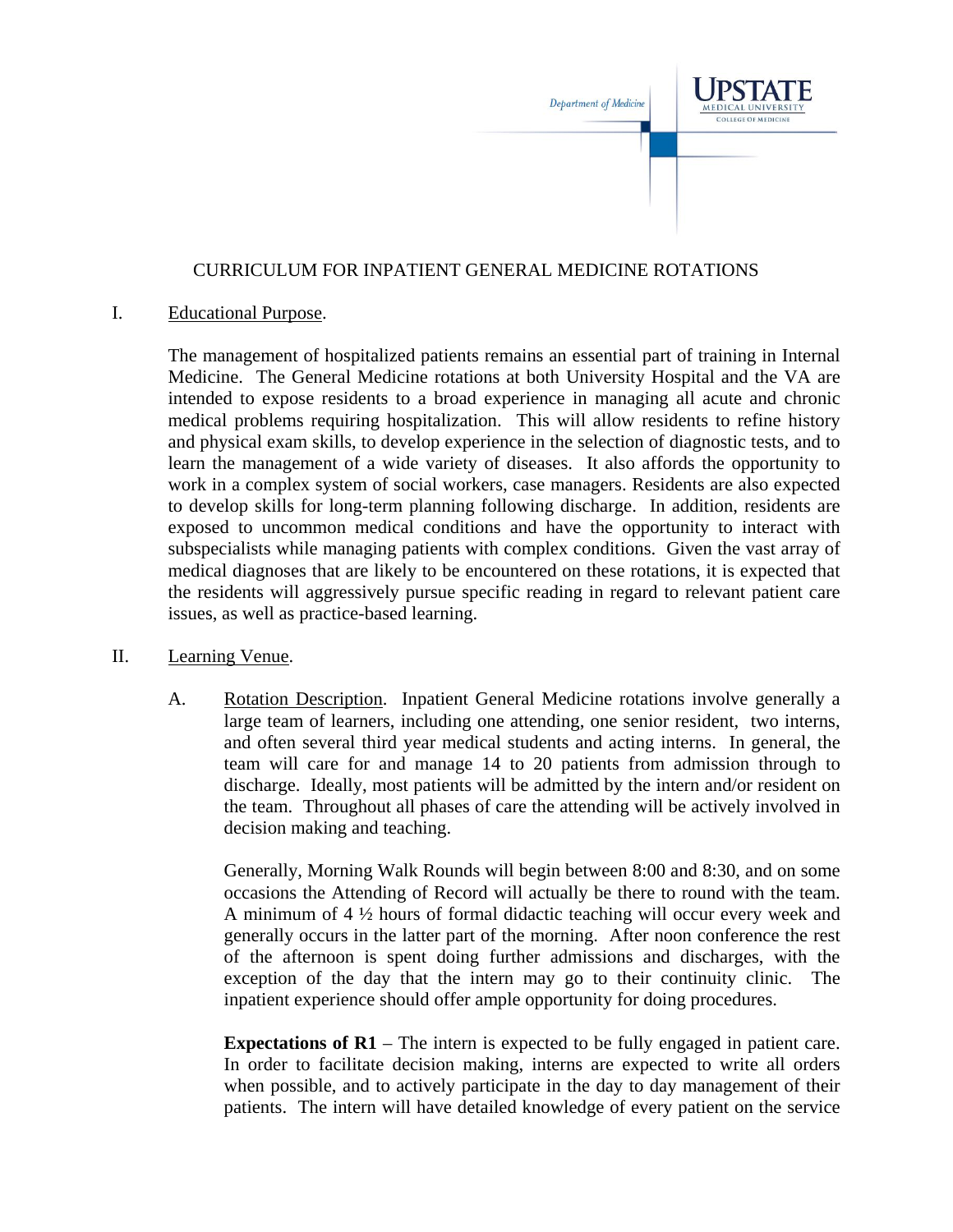(up to 10 patients). R1's should use their senior residents and attendings to help cultivate excellence in patient care and in learning. R1's generally write daily progress notes and coordinate discharge planning. R1's should always actively seek out the opportunity to do admissions.

**Expectations of R2/R3 –** Senior residents are expected to coordinate all aspects of patient care. This includes supervising interns and students, actively engaging in patient care, calling consultants, teaching and acting as a professional role model. Senior residents have a unique opportunity to help mentor their junior peers. R2/R3 residents are expected to be knowledgeable and a helpful resource. Senior residents are expected to show progressively increasing medical knowledge and to work more independently.

- B. Teaching Methods. The primary learning process during this rotation comes from direct patient care. This involves being involved as soon as a patient has been decided to be admitted to the hospital. It is an opportunity for residents to improve their skills at doing histories and physicals and developing management plans for the patients. Attending rounds will be held most days and teaching will be done either during rounds or separately in didactic format. In addition to patient care and medical knowledge, teaching will often include evidence based medicine and it's principles
- C. Expected Reading. The broad nature of General Internal Medicine requires a constant habit of reading about specific patient problems. The entire array of available electronic and online medical textbooks (such as Harrison's, M.D Consult, Up-To-Date, etc.) is commonly used references and is available at all computers with Internet access.
- D. Mix of Diseases. Residents will encounter patients that have a variety of conditions representative of common medical problems. General Medicine rotation residents act as the primary inpatient physician.
- III. Educational Contents.

The broad nature of general internal medicine makes a description of the diseases seen impractical in this format. Among the most commonly seen diagnosis are chest pain, venous thrombotic diseases, serious infections including pneumonia, pyelonephritis, cellulitis, syncope, COPD, GI bleeding, failure to thrive, delirium, dehydration

IV. Evaluations.

All residents are evaluated by their peers, junior and senior, by medical students and attendings. This is done using E-value our on-line electronic evaluation process which mirrors the ABIM's recommended resident competencies evaluation. The use of our online evaluation system allows a more timely process of evaluation but is never intended to replace personal feedback that would come from learners at all levels. In addition, this allows us to track progress for residents and to give more specific feedback on areas of performance.

V. Rotation-Specific Competencies.